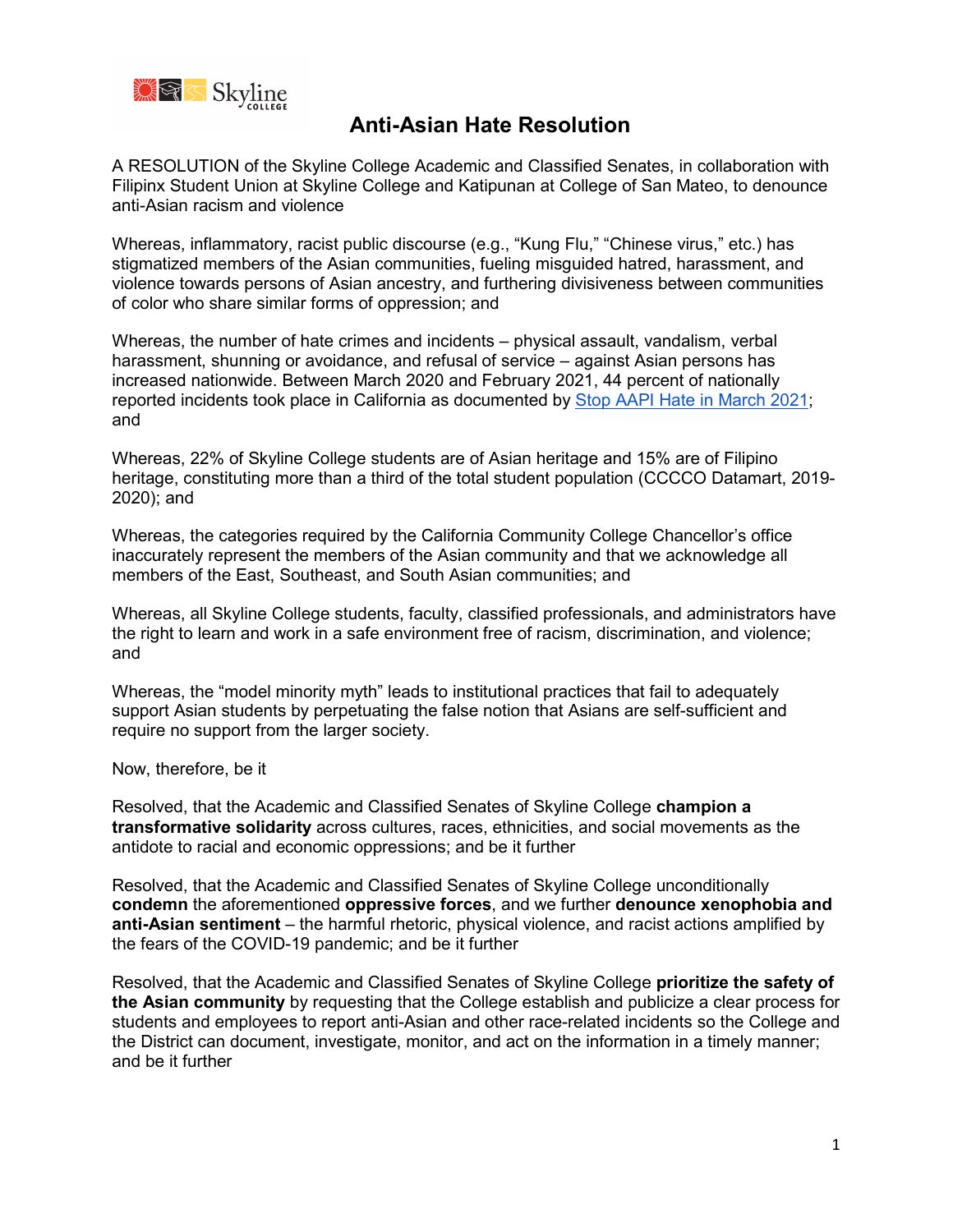

Resolved, that the Academic and Classified Senates of Skyline College request Skyline College to **provide dedicated space and programming** that serve Asian students' needs for safety, mental health support, and mentorship; and be it further

Resolved, that the Academic and Classified Senates of Skyline College strongly support consistently **offering culturally responsive curriculum, events, installations, and professional learning and training** – in addressing racial, social, and economic injustices and inequalities, especially that which adversely impacts the Asian communities; and be it further

Resolved, that the Academic and Classified Senates of Skyline College strongly encourage ongoing efforts to **improve employment practices** – such as in advertising, applicant screening, hiring committee appointments, and interview processes – to recruit, hire, train, and retain Asian faculty, both full-time and part-time, to diversify our employee populations to reflect the student population; and be it finally

Resolved, that the Academic and Classified Senates of Skyline College encourage the College to invest in programming and resources to **promote and support activism among students in advocacy for Asian communities**, with a clear and intentional vision for coalition building with all communities that share the same goals of countering white supremacy and embracing racial justice.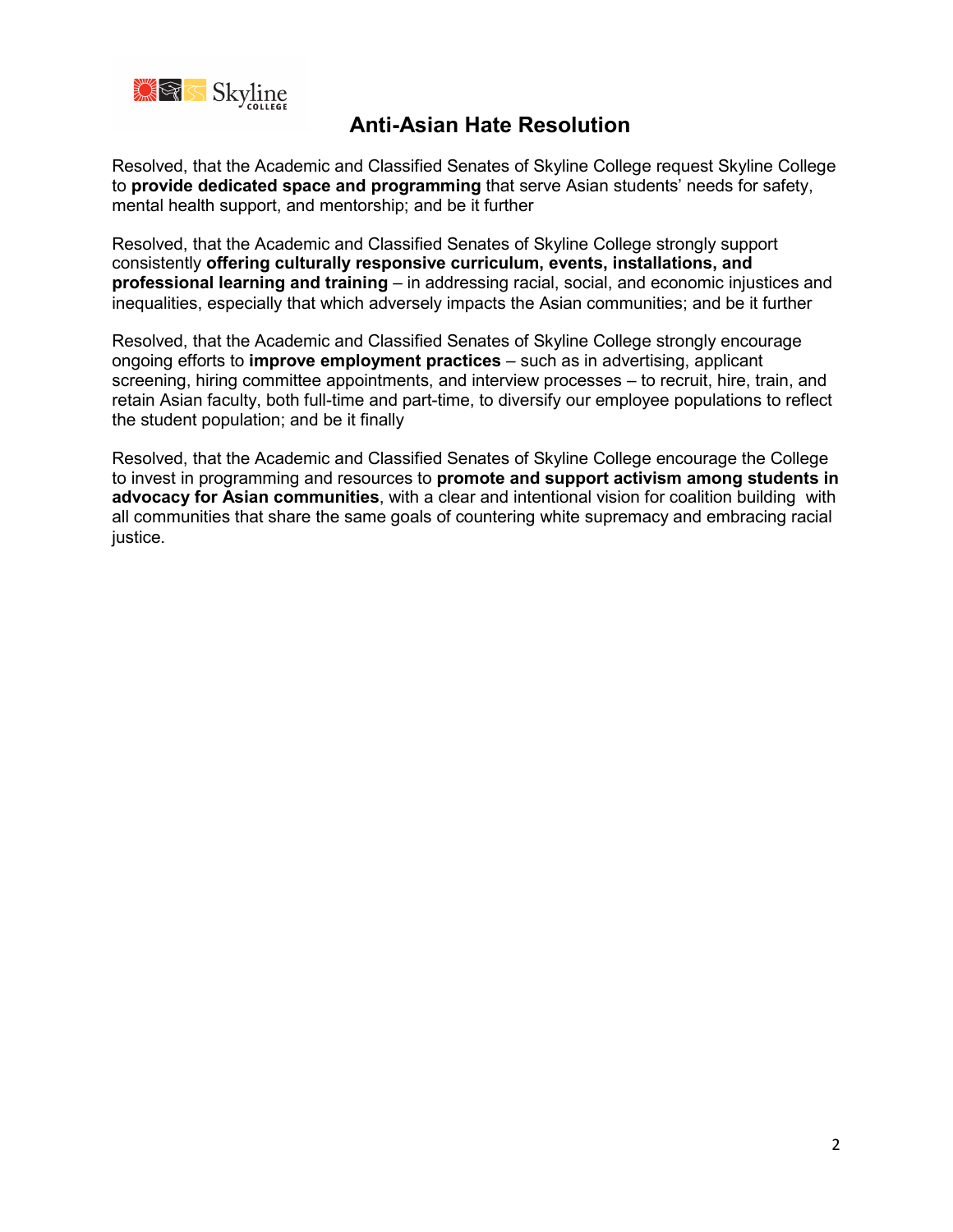

#### **Supporters/Allies**

Skyline College Academic Senate Skyline College Classified Senate Herlene Grace Beltran, Faculty, Business, Skyline College Tyler Castillo, Student; Vice President, Katipunan, College of San Mateo Belinda Chan, Administrative Assistant, Planning, Research, and Institutional Effectiveness; Treasurer, Classified Senate, Skyline College Kevin Chak, Bookstore Manager, Skyline College Younga Choi, Faculty, Mathematics, Skyline College Caitlin Collantes, Student, Kababayan Learning Community; Promise Scholars Program; Secretary and Treasurer, Filipinx Student Union, Skyline College Monica Dollezon-Yu, Student Leader, Katipunan, College of San Mateo Liza Marie S. Erpelo, Faculty, English; Coordinator, Kababayan Learning Community; Advisor, Filipinx Student Union, Skyline College Melanie Espinueva, EOPS Counselor/Faculty Coordinator, Skyline College Jeremy Evangelista, College Recruiter; Parliamentarian, Classified Senate, Skyline College Nina Floro, Faculty, English, Skyline College Jing Folsom, Faculty, Biology/ Biotechnology, Skyline College Doris Garcia, Promise Program Counselor; Advisor, Katipunan, College of San Mateo Alvin Gubatina, Student Life and Leadership Manager, Skyline College Emelie Hein, Faculty, Physics, Skyline College Monique Hernandez, Program Services Coordinator, Equity Institute, Skyline College Soe Hlaing, Web Accessibility Programmer, ITS District Office Denise Hum, Faculty, Mathematics, Skyline College Maryam Khan, Faculty, Engineering, Skyline College Kelly Li, Program Services Coordinator, Degree Audit, Admissions & Records, Skyline College Kim Lim, Faculty, Library, Skyline College Jing Luan, Provost, International Education, San Mateo County Community College District Roderick Daus-Magbual, Faculty, Sociology, Kababayan Learning Community, Skyline College Golda Marie Margate, Executive Assistant to Vice President of Student Services; Vice President, Classified Senate, Skyline College Asa Mobley, Student, Kababayan Learning Community; Director of Event Planning, Filipinx Student Union, Skyline College Zahra Mojtahedi, Planning and Research Analyst, Planning, Research, and Institutional Effectiveness, Skyline College Nate Nevado, Faculty/Counselor/Coordinator for Center for Innovative Practices through Hip Hop Education and Research (CIPHER), Skyline College Jayde Nieve, Counselor, Kababayan Learning Community; Advisor, Filipinx Student Union, Skyline College Allen Ocampo, Program Services Coordinator, Student Equity and Support Programs, Skyline **College** Angeli Ong, Student; President, Katipunan, College of San Mateo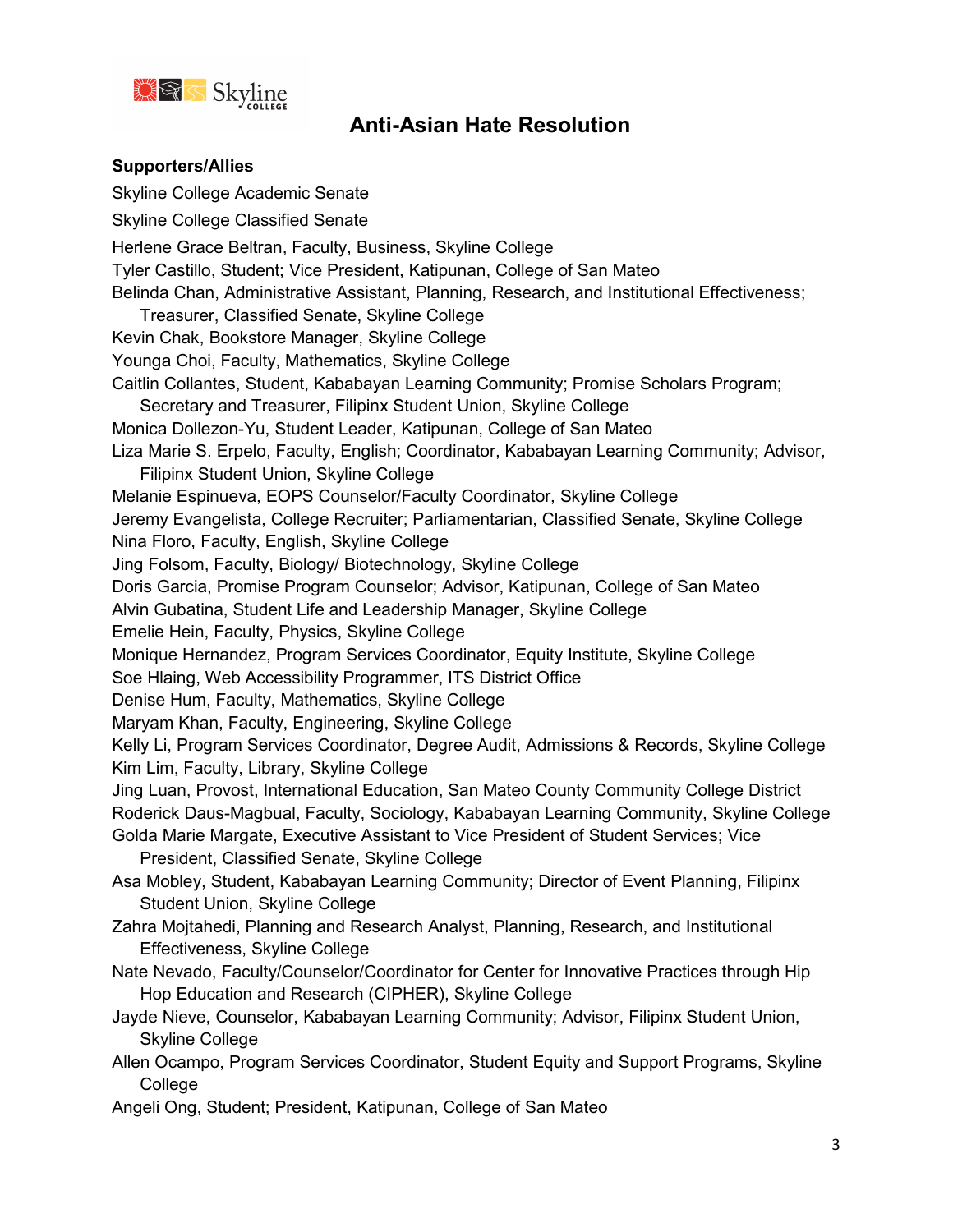

Sherrie Prasad, Executive Assistant to Vice President of Instruction; President, Classified Senate, Skyline College

Ryan Samn, Student Life and Leadership Assistant, Skyline College

Masao Suzuki, Faculty, Economics, Skyline College

Sujatha Venkataraman, Faculty, Education/ Child Development, Skyline College

Sanjyot (Pia) Walawalkar, Faculty, Library, Skyline College

James Wong, Faculty, History, Skyline College

Karen Wong, Coordinator of Institutional Effectiveness, Planning, Research, and Institutional Effectiveness; Faculty, English, Skyline College

Clair Yeo-Sugajski, Retention Specialist, International Student Program, Skyline College

Rika Yonemura-Fabian, Faculty, Sociology; Treasurer, Academic Senate; AFT co-chair, Skyline College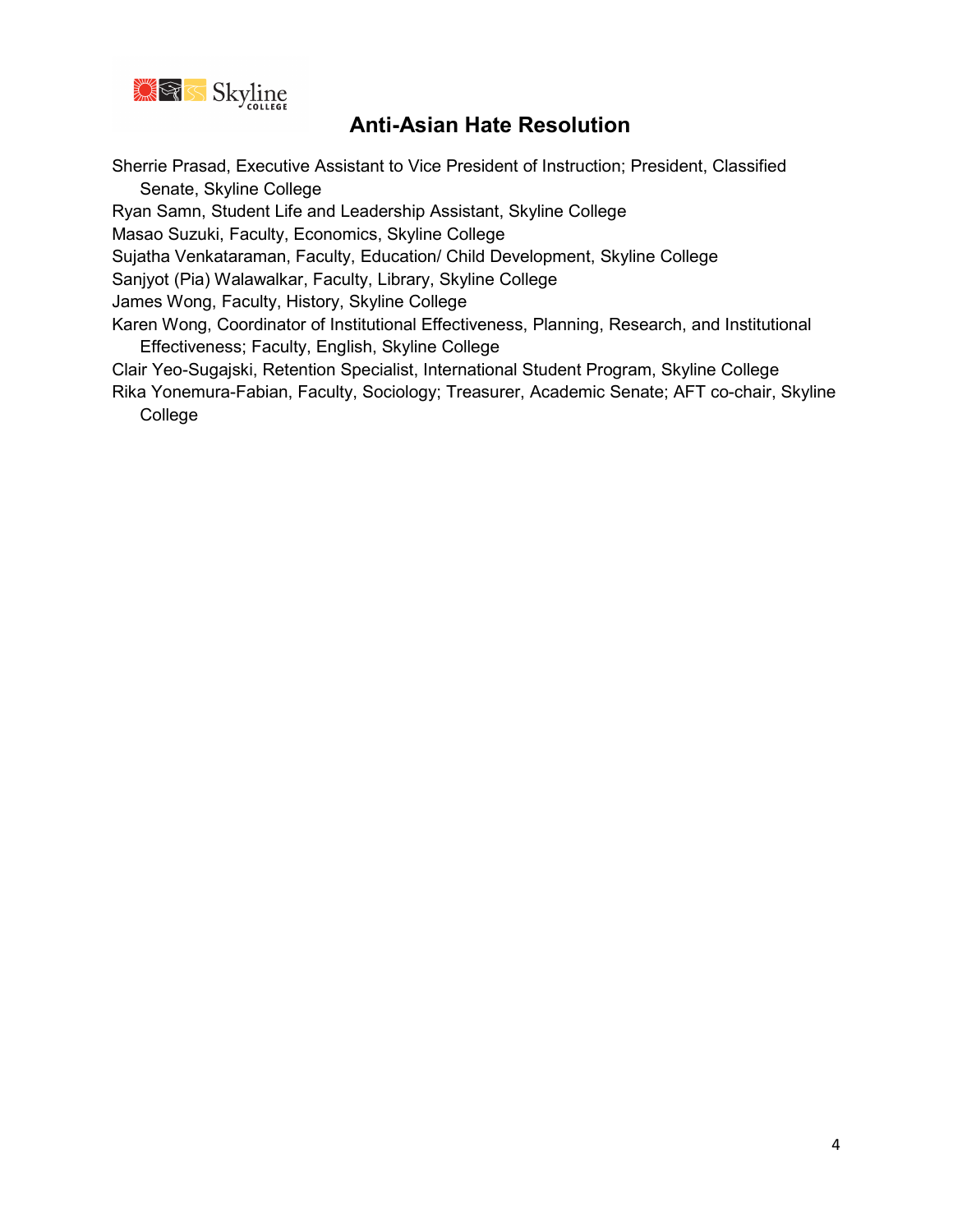

### 針對反亞裔種族主義的決議和聲討

斯凱蘭學院(Skyline College)的學術委員會 (Academic Senate)與職員委員會(Classified Senate) 協同斯凱蘭學院(Skyline College)的菲律賓裔學生會(Filipinx Student Union)及聖馬特奧學院 (College of San Mateo)的卡蒂普南社團(Katipuan) 嚴厲聲討反亞裔種族主義和暴力並就此聲明:

- (一) 鑒於,帶有種族歧視性的公眾言論及文章,如「Kung Flu」、「中國病毒」等詞彙嚴重 地侮辱亞裔及其社區成員,嚴重誤導大眾並助長其他族裔對亞裔的仇恨和騷擾,且加劇 了其它同樣常年受壓抑的少數族裔之間的分化情緒;及
- (二) 鑒於,針對亞裔的仇恨犯罪案件在全國正與日俱增。其中包括毆打、襲擊、蓄意毀壞亞 裔的財物、言語騷擾、以及刻意回避或拒絕對亞裔的服務等;及
- (三) 鑒於,據 2019-2020 年度的數據顯示,多於三份之一的斯凱蘭學院 (Skyline College)學 生屬於亞裔。其中,15%為菲律賓裔,而 22%為菲律賓裔以外的亞裔。據 「Stop AAPI [Hate in March 2021](https://stopaapihate.org/wp-content/uploads/2021/04/Stop-AAPI-Hate-National-Report-210316.pdf) 」在 2021 年 3 月的報導, 從 2020 年 3 月至 2021 年 2 月之間, 全 國 44%針對亞裔的仇恨犯罪案件發生在加利福尼亞州;及
- (四) 鑒於,加州社區大學系統所採用的亞裔社區民族細分尚未完善,我們的聲明則包容所有 族裔為東亞,東南亞和南亞的當地居民;及
- (五) 鑒於,斯凱蘭學院(Skyline College)的師生及教職員們都有權享有安全的學習及工作環 境 ,而毋須對種族主義、歧視、及暴力有所顧慮;及
- (六) 鑒於,「模範少數族群」概念根深蒂固,系統性地導致亞裔學生們一貫被視為豐衣足食 的群體,無需社會的關注或輔助。推而廣之,其理念亦促使亞裔得不到社會的正視與幫 助;及

值此,斯凱蘭學院 (Skyline College)的學術委員會(Academic Senate)聯同職員委員會 (Classified Senate)決議:

- (一) 建立一個跨文化,種族,名族和社會運動的變革共同體以抵制種族歧視和經濟壓迫;及
- (二) 全力譴責上述欺壓行為,亦會對借故新冠病毒原由而向亞裔發出煽動性言語或觀點、肢 體暴力、種族歧視等行為進行聲討;及
- (三) 為確保亞裔社區的安全,要求斯凱蘭學院(Skyline College)及其所屬的聖馬特奧學院全 部学區(San Mateo County Community College District) 針對反亞裔及其他種族特殊立 案,以供師生和教職員投訴,並可有效地記錄,監督,調査,和及時採取行動;及
- (四) 提供為亞裔而設的專屬空間與課程以促使亞裔學生們能有安全的環境, 並且能得到諮詢 服務和輔助;及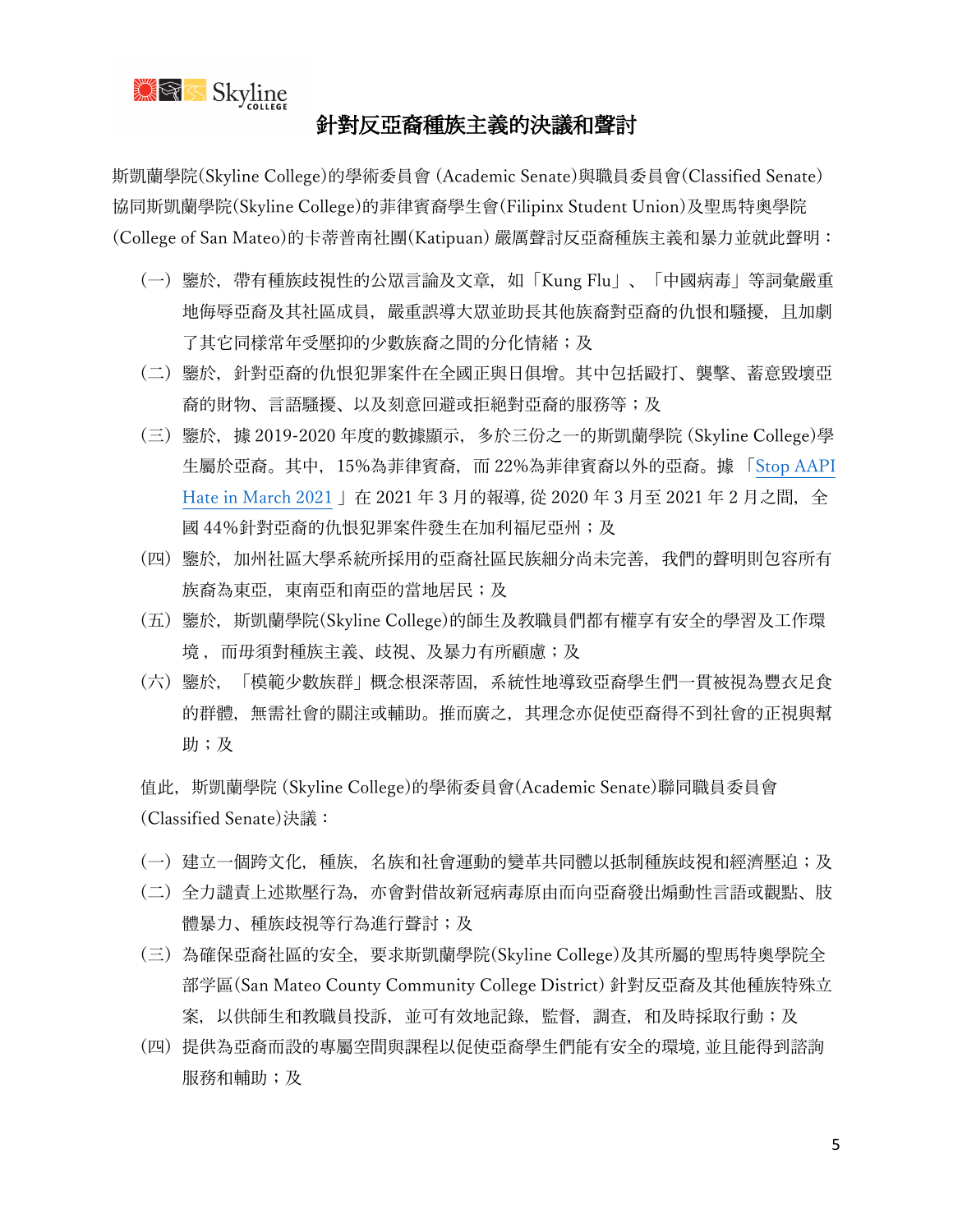

## 針對反亞裔種族主義的決議和聲討

- (五) 堅決地支持並提供文化響應式課程、活動、設施、及職業培訓,以解決針對亞裔在種 族、社會、及經濟方面的不公平對待;及
- (六) 持續鼓勵及改善人事雇傭措施,包括徵聘廣告,申請人篩選,職員雇傭委員會,和面試 方式,從而徵聘,雇傭,培養和留用亞裔全職或半職教授,達到推廣和實現教職員工和 學生群體種族多元化和分佈均等的目標;及
- (七) 鼓勵我院組織立項并投入資源用以推廣和支援學生為亞裔團體爭取權益的社會運動。我 們的目標是建立一個種族團結的共同體,齊心對抗 「白人優越主義」的思想和行為,進 而維護種族正義。

中文翻譯成員:

Belinda Chan, Administrative Assistant, Planning, Research, and Institutional Effectiveness, Skyline College Kelly Li, Program Services Coordinator, Degree Audit, Admissions and Records, Skyline College Jing Luan, Provost, International Education, San Mateo County Community College District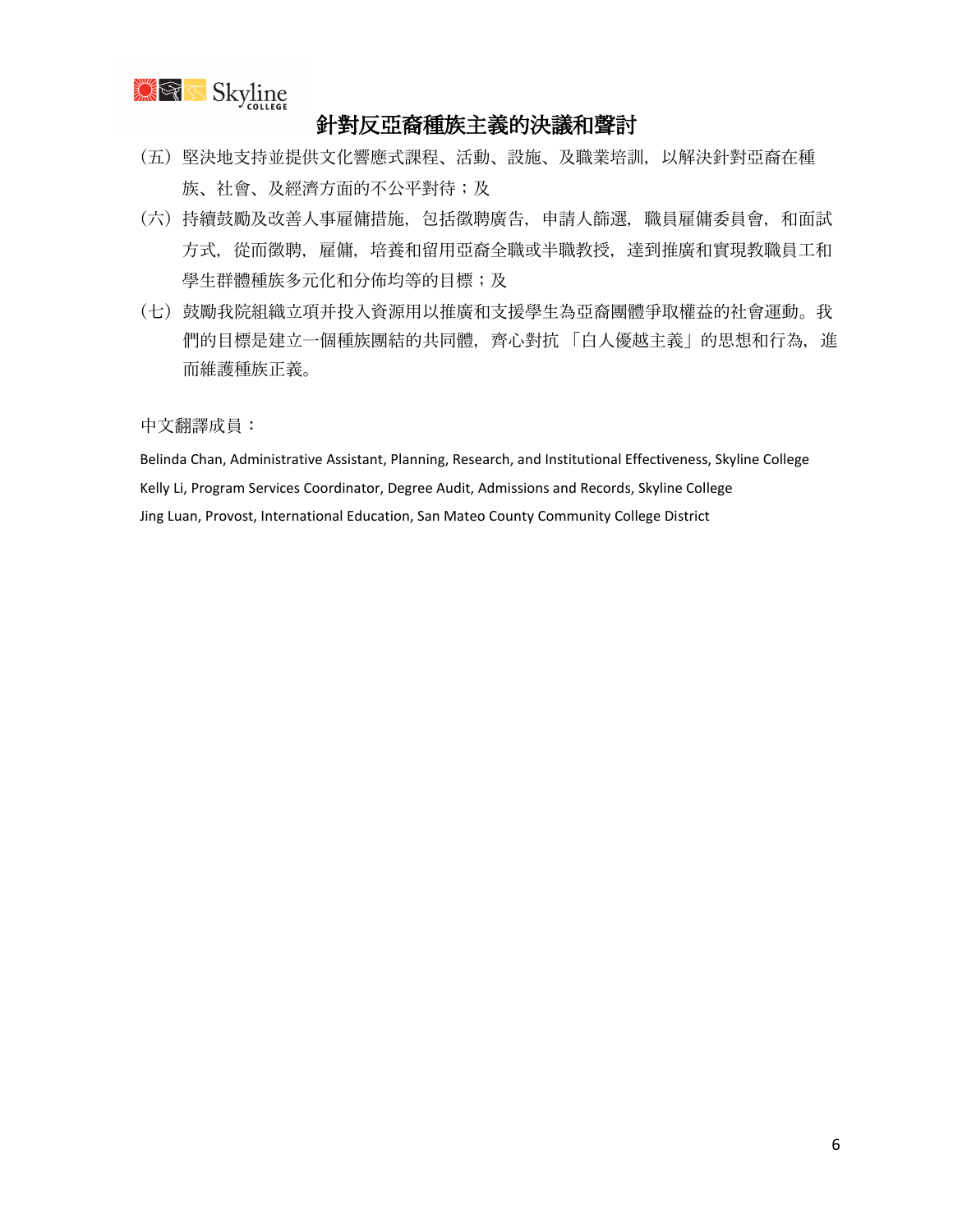

# **Resolusyon at Pagtutuligsa Laban sa Sentimentong Kontra-Asyano**

Isang mungkahi ng Skyline College Academic at Classified Senates, sa pakikipagtulungan sa Filipinx Student Union sa Skyline College at Katipunan sa College of San Mateo, upang tuligsain ang pang-aapi at karahasan laban sa mga AA & PI.

Sapagka't, ang pampublikong racist na pag-uusap ay nakakaudyok ng paninira (halimbawa "Kung Flu," "Chinese virus," atbp.) laban sa miyembro ng mga pamayanang Asyano, nagpapalala ng pagkasuklam, panliligalig, karahasan ng mga mamamayang may lahing Asyano, at nagpapatuloy ng paghihiwalay ng mga communities of color na nakakaranas ng nauugnay na pang-aapi; at

Sapagka't, dumami ang bilang ng mga kaso at insidente ng krimen — pisikal na pananakit, bandalismo, pasalitang mapang-aapi, pag-iwas, at pagtanggi ng serbisyo — laban sa mga lahing Asyano. Sa pagitan ng Marso 2020 at Pebrero 2021, 44 porsyento ng mga kasong isinumbong sa US ay naganap sa California batay sa mga dokumentong nakalap ng [Stop AAPI Hate noong](https://stopaapihate.org/wp-content/uploads/2021/04/Stop-AAPI-Hate-National-Report-210316.pdf)  [Marso 2021;](https://stopaapihate.org/wp-content/uploads/2021/04/Stop-AAPI-Hate-National-Report-210316.pdf) at

Sapagka't, 22 porsyento ng mga mag-aaral sa Skyline College ay may lahing Asyano at 15ng porsyento ay may lahing Pilipino, mahigit isang- katlo ng buong populasyon ng mga mag-aaral (CCCO Datamart 2019-2020); at

Sapagka't, ang mga kategoryang hinihingi sa tanggapan ng Chancellor sa California Community College ay hindi sapat sa pangangatawan ng mga miyembro ng pamayanang Asyano dahil kinikilala din namin ang mga miyembro sa East, Southeast, at South Asia; at

Sapagka't, lahat ng mga mag-aaral, mga guro, mga tauhan, at mga tagapangasiwa ay may karapatang mag-aral at magtrabaho sa isang lugar na ligtas sa pang-aapi, diskriminasyon, at karahasan; at

Sapagka't, ang model minority myth ay nagreresulta ng "institutional practices" na nabibigong magbigay ng sapat na suporta sa mga Asyanong mag-aaral sa pagpapatuloy ng maling kuro-kuro na ang mga Asyano ay may sariling kakayahan at hindi na nangangailangan ng suporta sa lipunan

Samakatuwid, nararapat lamang

Napagpasyahan, na ang Academic at Classified Senates ng Skyline College ay dapat ipagtanggol ang isang pagkakaisang makabago sa iba't-ibang kultura, lahi, etniko, at kilusang panlipunan bilang panlaban sa mga pang-aaping panlahi at pang-ekonomiko; at sa pagpapatuloy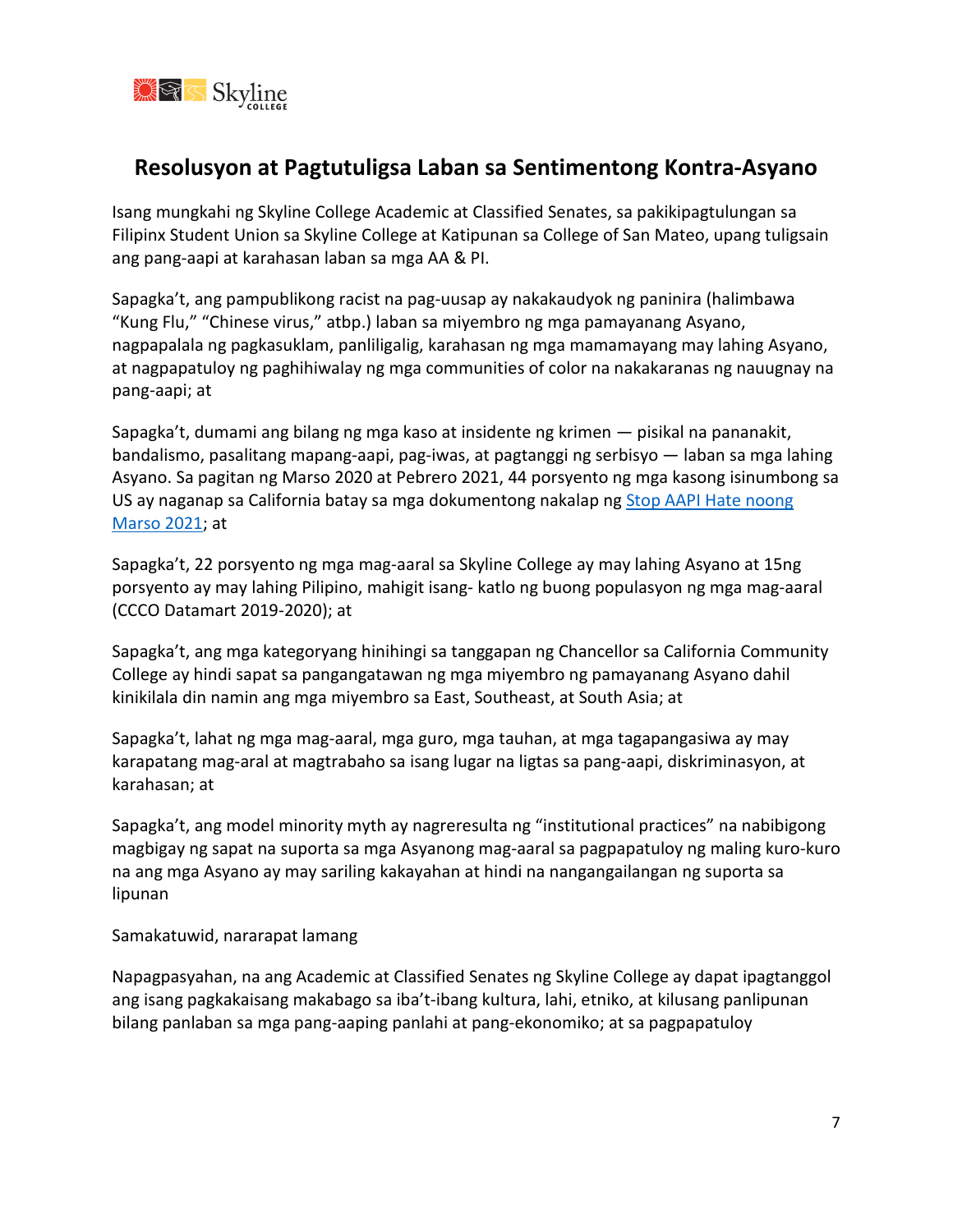

# **Resolusyon at Pagtutuligsa Laban sa Sentimentong Kontra-Asyano**

Napagpasyahan, na ang Academic at Classified Senates ng Skyline College ay dapat na batikusin ang mga nabanggit na mapang-aping puwersa, at lalong tuligsain ang xenophobia at sentimyentong kontra-Asyano — ang nakakapinsalang retorika, pisikal na karahasan, at mga racist na gawain na napapalubha ng takot sa pandemyang COVID-19; at sa pagpapatuloy

Napagpasyahan, na ang Academic at Classified Senates ng Skyline College ay dapat bigyan ng priyoridad ang kaligtasan ng Asyanong komunidad sa pamamagitan ng paghiling sa Skyline College na itatag at isapubliko ang klarong proseso para sa mga estudyante at mga empleyado na isumbong ang mga kontra-Asyano at ibang pang mga kaugnay na insidente sa pangyayaring konektado sa College at District upang maitalakay, maimbistigahan, masubaybayan at kumilos nang napapanahon batay sa mga impormasyong nakalap; at sa pagpapatuloy

Napagpasyahan, na ang Academic at Classified Senates ng Skyline College na hilingin sa Skyline College na maglaan ng lugar at programa na tutupad sa mga pangangailangan ng mga Asyanong estudyante/mag-aaral para sa kaligtasan, suporta sa kalusugang pangkaisipan, at mentorship; at sa pagpapatuloy

Napagpasyahan, na ang Academic at Classifies Senates ng Skyline College lubos na sumuporta sa patuloy na pag-alok ng kurikulum na tumutugon sa kultura, mga kaganapan, installation, at propesyonal na pag-aaral at pagsasanay

— sa pagtugon sa kawalan ng katarungan sa lipunan, at sa hindi pagkakapantay- pantay na ekonomiya, lalo na ang nakakapinsala sa pamayanang Asyano; at sa pagpapatuloy

Napagpasyahan, na ang Academic at Classified Senates ng Skyline College ay nararapat na hikayatin ang patuloy na pagsisikap upang mapabuti ang mga kasanayan sa trabaho — tulad ng advertising, pagsusuri ng aplikante, pagtatalaga ng mga komite, at mga proseso ng pag-interbyu — upang mag- recruit, magsanay, at mapanatili ang mga gurong Asyanon, parehong full-time at part-time, upang mapalawak ang populasyon ng mga empleyado sa populasyon ng mag-aaral, at sa pagpapatuloy

Napagpasyahan, na hihinihimok ng Academic at Classified Senates ng Skyline College na mamuhunan ang College sa programa at mga yaman (resources) upang itaguyod at suportahan ang aktibismo ng mga mag-aaral sa pagtataguyod para ng mga pamayanang Asyano, na may malinaw na pananaw para sa lahat ng mga pamayanan na may parehong layunin sa pagtutol laban sa white supremacy at manindigan ng hustisyang panlahi (racial justice)